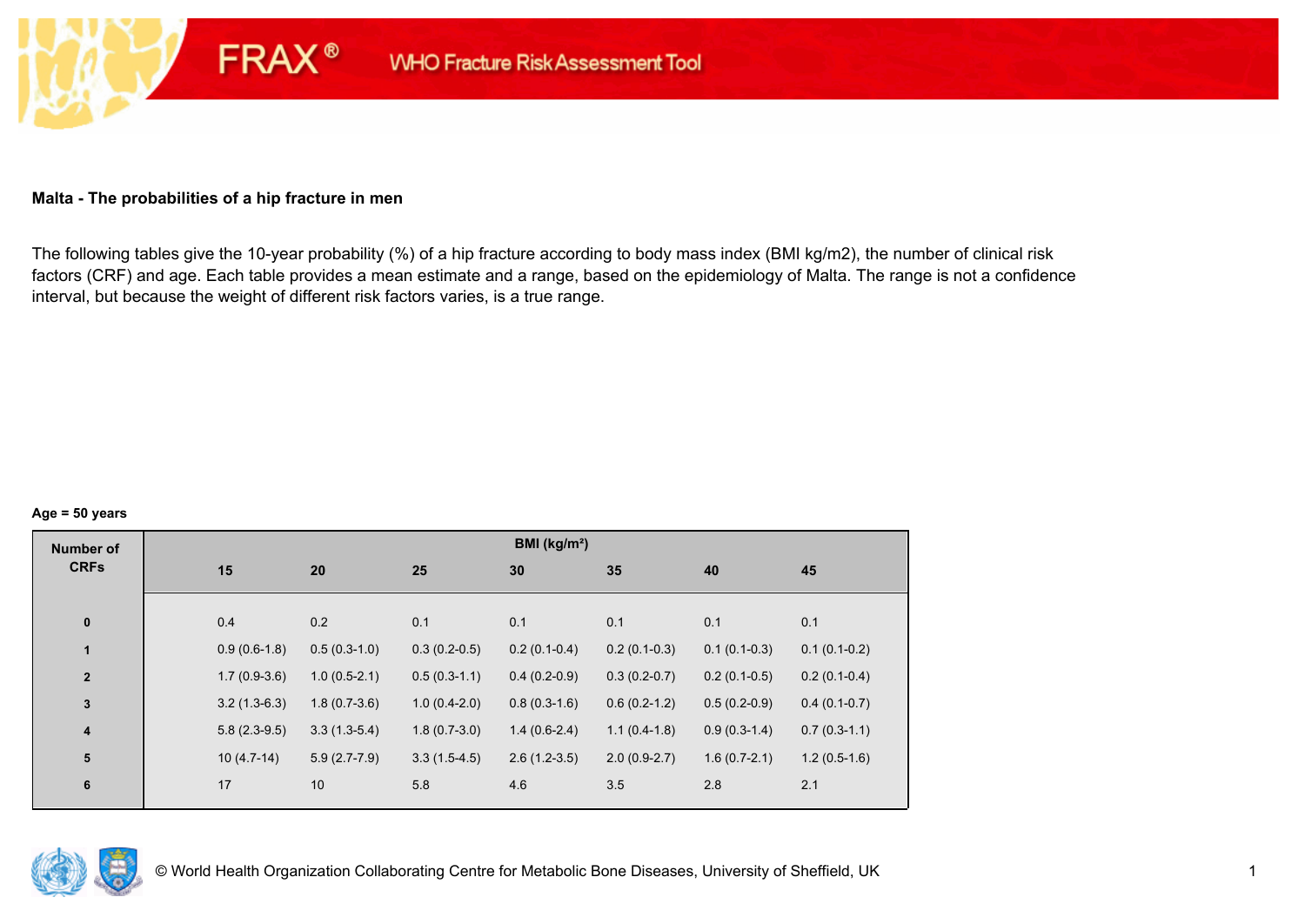**FRAX®** 

# **Age = 55 years**

| <b>Number of</b>        |                |                |                | BMI ( $kg/m2$ ) |                |                |                |
|-------------------------|----------------|----------------|----------------|-----------------|----------------|----------------|----------------|
| <b>CRFs</b>             | 15             | 20             | 25             | 30              | 35             | 40             | 45             |
|                         |                |                |                |                 |                |                |                |
| $\bf{0}$                | 0.8            | 0.5            | 0.3            | 0.2             | 0.2            | 0.1            | 0.1            |
| 1                       | $1.5(1.1-2.7)$ | $0.9(0.6-1.5)$ | $0.5(0.3-0.9)$ | $0.4(0.3-0.7)$  | $0.3(0.2-0.5)$ | $0.2(0.2-0.4)$ | $0.2(0.1-0.3)$ |
| $\mathbf{2}$            | $2.8(1.5-5.4)$ | $1.6(0.9-3.2)$ | $0.9(0.5-1.8)$ | $0.7(0.4-1.4)$  | $0.5(0.3-1.1)$ | $0.4(0.2-0.8)$ | $0.3(0.2-0.6)$ |
| $\mathbf{3}$            | $5.1(2.3-9.4)$ | $3.0(1.3-5.5)$ | $1.7(0.8-3.1)$ | $1.3(0.6-2.4)$  | $1.0(0.5-1.9)$ | $0.8(0.4-1.5)$ | $0.6(0.3-1.1)$ |
| $\overline{\mathbf{4}}$ | $8.8(4.1-14)$  | $5.2(2.4-8.3)$ | $3.0(1.3-4.8)$ | $2.3(1.0-3.7)$  | $1.8(0.8-2.9)$ | $1.4(0.6-2.2)$ | $1.1(0.5-1.7)$ |
| ${\bf 5}$               | $15(7.9-19)$   | $9.0(4.7-12)$  | $5.2(2.7-6.9)$ | $4.1(2.1-5.4)$  | $3.2(1.6-4.2)$ | $2.5(1.3-3.3)$ | $1.9(1.0-2.5)$ |
| 6                       | 24             | 15             | 9.0            | 7.0             | 5.5            | 4.3            | 3.3            |

### **Age = 60 years**

| <b>Number of</b> |                |                |                | BMI ( $kg/m2$ ) |                |                |                |
|------------------|----------------|----------------|----------------|-----------------|----------------|----------------|----------------|
| <b>CRFs</b>      | 15             | 20             | 25             | 30              | 35             | 40             | 45             |
| $\pmb{0}$        | 1.5            | 0.9            | 0.5            | 0.4             | 0.3            | 0.2            | 0.2            |
| $\mathbf{1}$     | $2.8(2.0-4.4)$ | $1.7(1.2-2.6)$ | $0.9(0.7-1.5)$ | $0.7(0.5-1.2)$  | $0.6(0.4-0.9)$ | $0.4(0.3-0.7)$ | $0.3(0.2-0.5)$ |
| $\mathbf{2}$     | $4.8(2.8-8.3)$ | $2.9(1.7-5.2)$ | $1.7(1.0-3.1)$ | $1.3(0.8-2.4)$  | $1.0(0.6-1.8)$ | $0.8(0.5-1.4)$ | $0.6(0.4-1.1)$ |
| 3                | $8.2(4.3-14)$  | $5.1(2.6-8.9)$ | $3.0(1.5-5.3)$ | $2.3(1.2-4.1)$  | $1.8(0.9-3.2)$ | $1.4(0.7-2.5)$ | $1.1(0.5-1.9)$ |
| 4                | $14(7.4-21)$   | $8.7(4.5-13)$  | $5.2(2.7-8.0)$ | $4.0(2.1-6.3)$  | $3.1(1.6-4.9)$ | $2.4(1.2-3.8)$ | $1.9(1.0-2.9)$ |
| 5                | $21(13-26)$    | $14(8.7-18)$   | $8.8(5.3-11)$  | $6.9(4.1-8.8)$  | $5.3(3.2-6.9)$ | $4.1(2.4-5.3)$ | $3.2(1.9-4.1)$ |
| 6                | 32             | 23             | 15             | 11              | 8.9            | 6.9            | 5.4            |

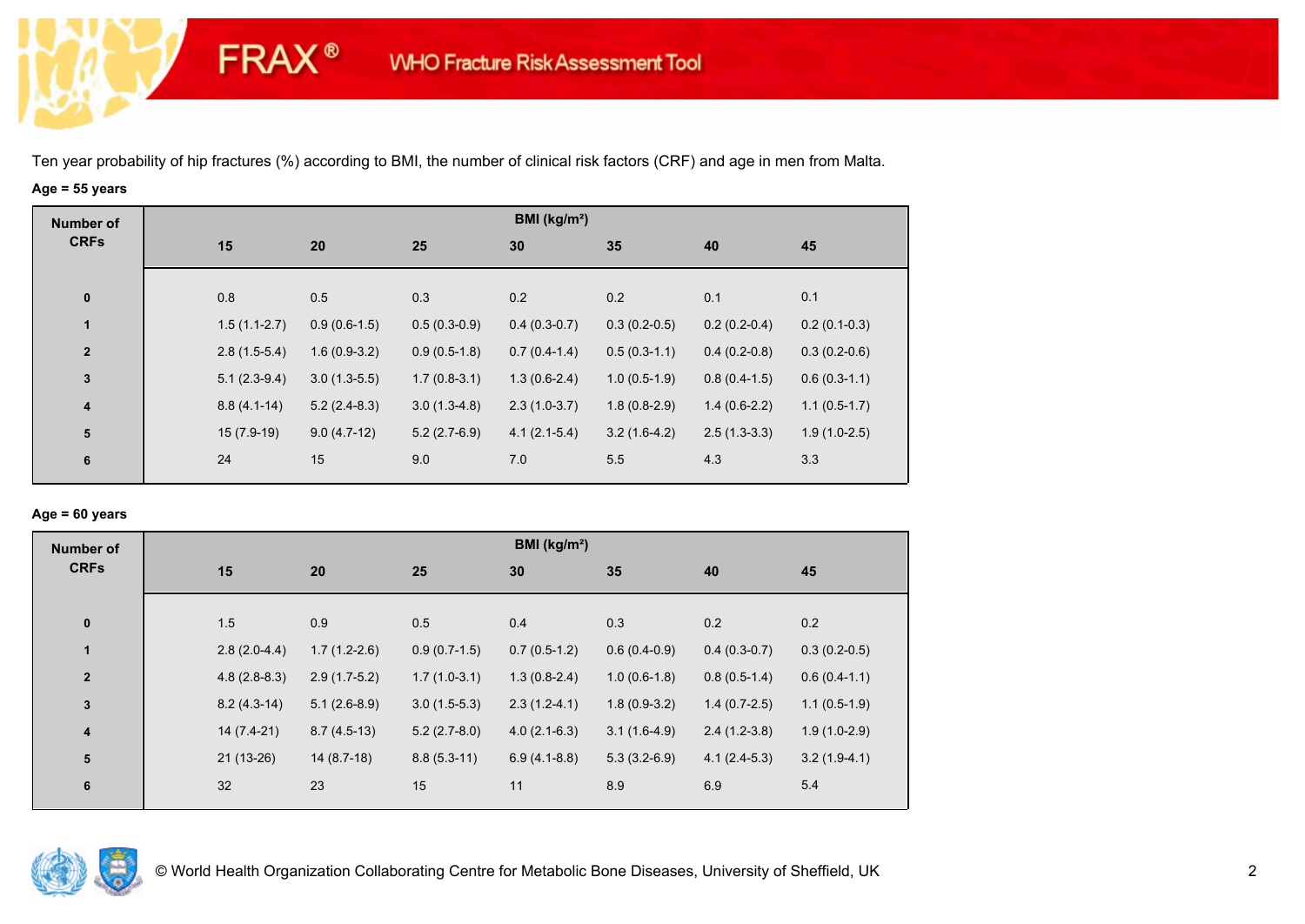**FRAX®** 

# **Age = 65 years**

| <b>Number of</b> |                |                  |                | BMI ( $kg/m2$ ) |                |                |                |
|------------------|----------------|------------------|----------------|-----------------|----------------|----------------|----------------|
| <b>CRFs</b>      | 15             | 20               | 25             | 30              | 35             | 40             | 45             |
|                  |                |                  |                |                 |                |                |                |
| $\pmb{0}$        | 2.7            | 1.7              | 1.0            | 0.8             | 0.6            | 0.5            | 0.4            |
| $\mathbf{1}$     | $4.6(3.5-6.6)$ | $2.9(2.2-4.2)$   | $1.8(1.3-2.5)$ | $1.3(1.0-1.9)$  | $1.0(0.8-1.5)$ | $0.8(0.6-1.1)$ | $0.6(0.5-0.9)$ |
| $\mathbf{2}$     | $7.5(4.7-11)$  | $4.9(3.1 - 7.7)$ | $3.0(1.9-4.9)$ | $2.3(1.4-3.8)$  | $1.8(1.1-2.9)$ | $1.4(0.9-2.2)$ | $1.1(0.7-1.7)$ |
| 3                | $12(7.1-19)$   | $8.1(4.6-13)$    | $5.1(2.9-8.4)$ | $3.9(2.2-6.5)$  | $3.0(1.7-5.0)$ | $2.3(1.3-3.9)$ | $1.8(1.0-3.0)$ |
| $\boldsymbol{4}$ | 18 (12-27)     | $13(8.0-19)$     | $8.4(5.0-12)$  | $6.5(3.9-9.8)$  | $5.1(3.0-7.6)$ | $3.9(2.3-5.9)$ | $3.0(1.8-4.5)$ |
| ${\bf 5}$        | 27 (19-33)     | $20(14-24)$      | $14(9.4-17)$   | $11(7.3-13)$    | $8.3(5.6-10)$  | $6.4(4.3-8.0)$ | $4.9(3.3-6.2)$ |
| 6                | 38             | 30               | 21             | 17              | 13             | 10             | 8.0            |

### **Age = 70 years**

| <b>Number of</b><br><b>CRFs</b> |                |                |                | BMI (kg/m <sup>2</sup> ) |                |                |                |
|---------------------------------|----------------|----------------|----------------|--------------------------|----------------|----------------|----------------|
|                                 | 15             | 20             | 25             | 30                       | 35             | 40             | 45             |
| $\pmb{0}$                       | 4.3            | 2.9            | 1.8            | 1.4                      | 1.1            | 0.8            | 0.6            |
| $\mathbf{1}$                    | $7.2(5.3-8.8)$ | $5.1(3.8-6.1)$ | $3.3(2.5-3.9)$ | $2.5(1.9-3.0)$           | $1.9(1.5-2.3)$ | $1.5(1.1-1.8)$ | $1.1(0.9-1.4)$ |
| $\overline{2}$                  | $12(7.9-17)$   | $8.7(5.7-12)$  | $5.8(3.8-8.1)$ | $4.5(2.9-6.3)$           | $3.4(2.3-4.9)$ | $2.6(1.7-3.7)$ | $2.0(1.3-2.9)$ |
| $\mathbf 3$                     | 19 (12-28)     | 14 (9.4-20)    | $10(6.6-14)$   | $7.7(5.1-11)$            | $6.0(3.9-8.7)$ | $4.6(3.0-6.7)$ | $3.5(2.3-5.2)$ |
| $\overline{\mathbf{4}}$         | 28 (20-38)     | 23 (16-32)     | 17 (12-24)     | $13(9.0-19)$             | $10(6.9-15)$   | $7.9(5.3-12)$  | $6.1(4.0-8.9)$ |
| ${\bf 5}$                       | 40 (34-48)     | 34 (29-42)     | 27 (22-33)     | $21(18-27)$              | $17(14-21)$    | $13(11-17)$    | $10(8.3-13)$   |
| 6                               | 52             | 47             | 40             | 33                       | 26             | 21             | 17             |

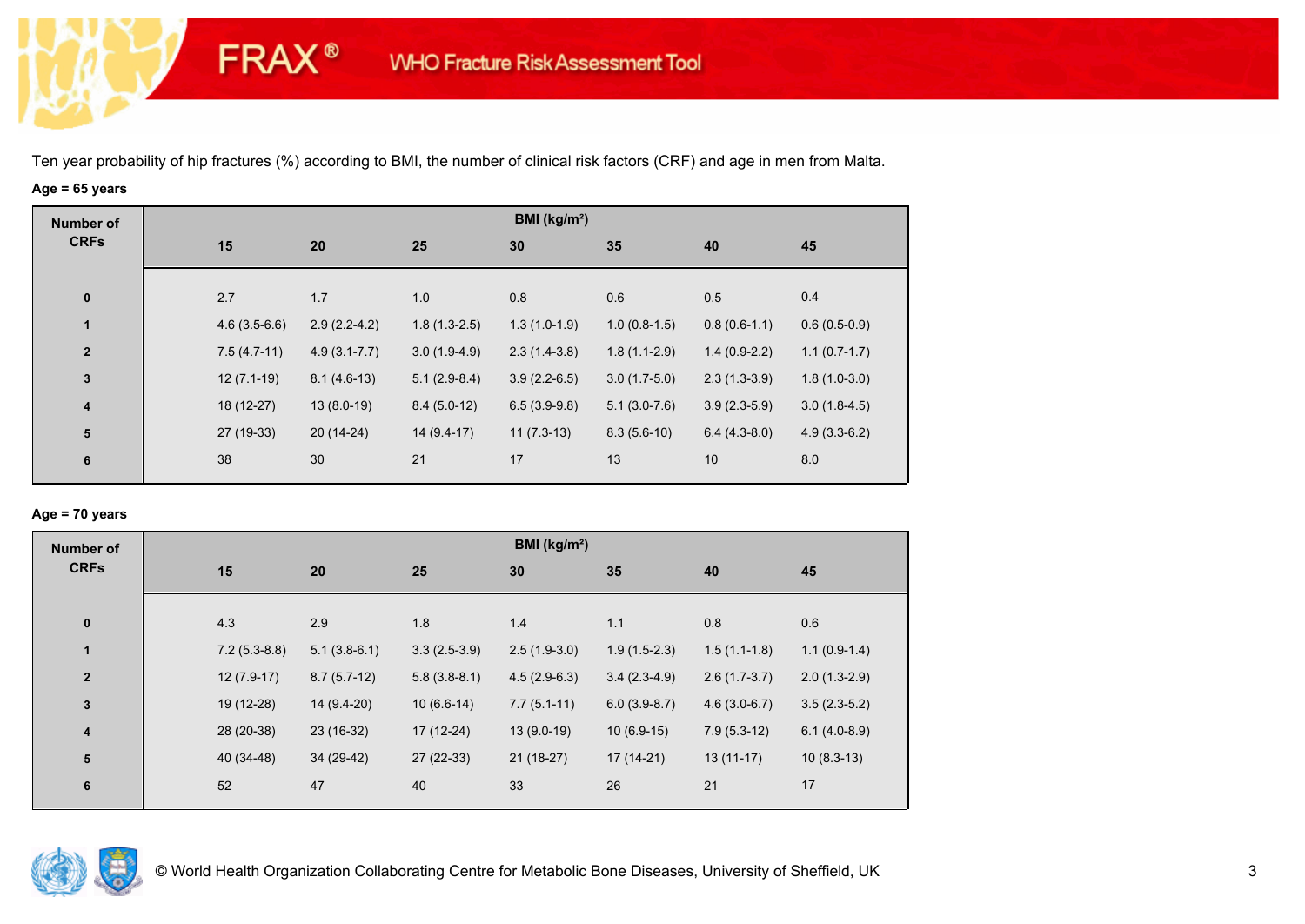**FRAX®** 

# **Age = 75 years**

| <b>Number of</b> |              |               |                | BMI ( $kg/m2$ ) |                |                |                |
|------------------|--------------|---------------|----------------|-----------------|----------------|----------------|----------------|
| <b>CRFs</b>      | 15           | 20            | 25             | 30              | 35             | 40             | 45             |
|                  |              |               |                |                 |                |                |                |
| $\bf{0}$         | 5.6          | 4.0           | 2.7            | 2.0             | 1.6            | 1.2            | 0.9            |
| 1                | $10(6.8-17)$ | $7.4(5.1-13)$ | $5.1(3.5-8.9)$ | $3.9(2.7-6.9)$  | $3.0(2.1-5.3)$ | $2.3(1.6-4.1)$ | $1.8(1.2-3.1)$ |
| $\mathbf{2}$     | 17 (10-28)   | $13(7.6-22)$  | $9.4(5.3-16)$  | $7.3(4.1-12)$   | $5.6(3.1-9.4)$ | $4.3(2.4-7.3)$ | $3.3(1.8-5.6)$ |
| $\mathbf 3$      | $27(15-41)$  | $22(12-34)$   | $16(9.0-25)$   | 13 (6.9-20)     | $10(5.3-16)$   | $7.7(4.0-12)$  | $5.9(3.1-9.6)$ |
| 4                | 39 (24-52)   | $33(19-46)$   | 27 (15-39)     | 21 (12-32)      | $17(9.1-26)$   | 13 (6.9-20)    | $10(5.3-16)$   |
| ${\bf 5}$        | $52(36-61)$  | 47 (31-57)    | 40 (25-50)     | $33(20-42)$     | 27 (16-35)     | 22 (12-28)     | $17(9.3-23)$   |
| 6                | 64           | 61            | 55             | 48              | 40             | 33             | 27             |
|                  |              |               |                |                 |                |                |                |

### **Age = 80 years**

| <b>Number of</b>        |               |               |                | BMI (kg/m <sup>2</sup> ) |                |                |                |
|-------------------------|---------------|---------------|----------------|--------------------------|----------------|----------------|----------------|
| <b>CRFs</b>             | 15            | 20            | 25             | 30                       | 35             | 40             | 45             |
|                         |               |               |                |                          |                |                |                |
| $\pmb{0}$               | 5.6           | 4.2           | 3.0            | 2.3                      | 1.7            | 1.3            | 1.0            |
| 1                       | $9.8(6.7-17)$ | $7.5(5.2-14)$ | $5.5(3.8-9.9)$ | $4.2(2.9-7.6)$           | $3.2(2.2-5.8)$ | $2.4(1.7-4.5)$ | $1.8(1.3-3.4)$ |
| $\overline{2}$          | 16 (9.8-27)   | $13(7.7-22)$  | $9.6(5.7-17)$  | $7.4(4.4-13)$            | $5.7(3.3-10)$  | $4.4(2.5-7.7)$ | $3.3(1.9-5.9)$ |
| $\mathbf 3$             | 25 (14-37)    | $21(12-31)$   | $16(8.7-25)$   | 13 (6.7-20)              | $9.8(5.1-16)$  | $7.5(3.9-12)$  | $5.8(3.0-9.6)$ |
| $\overline{\mathbf{4}}$ | $36(21-47)$   | $31(17-42)$   | 25 (14-35)     | 20 (11-29)               | $16(8.1-23)$   | $12(6.2-18)$   | $9.7(4.7-14)$  |
| 5                       | 48 (32-57)    | 43 (27-52)    | $37(22-46)$    | $31(18-39)$              | 25 (14-32)     | $20(11-26)$    | $16(8.1-20)$   |
| $\boldsymbol{6}$        | 60            | 56            | 51             | 43                       | 36             | 30             | 24             |
|                         |               |               |                |                          |                |                |                |